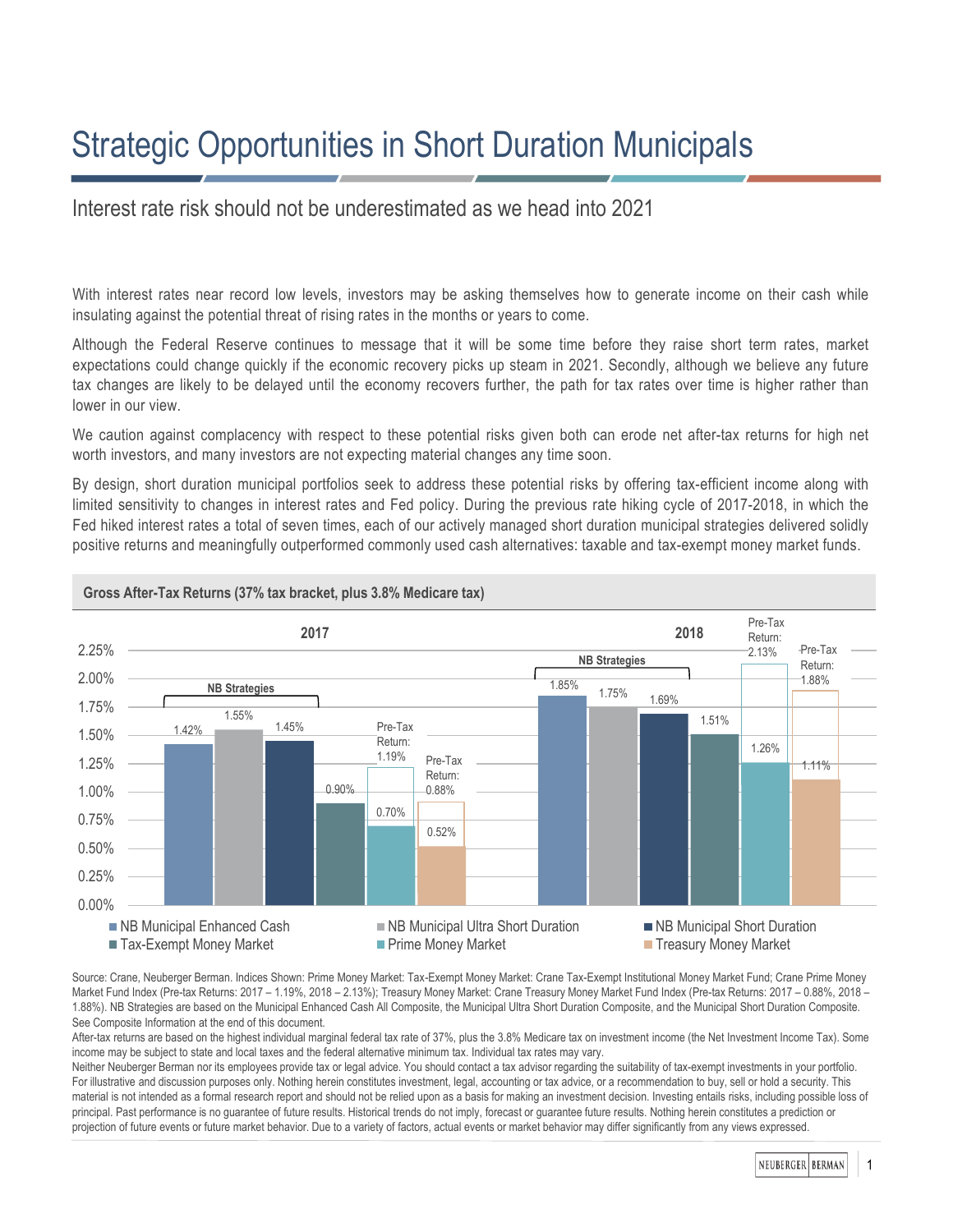## **Robust Investment Capabilities**

The team deploys a robust investment process, which has led to repeatable results over multiple market cycles. We employ a bottom-up approach to investing, and fundamental analysis of each credit including an assessment of ESG factors is the cornerstone of our investment process. Our municipal credit analysts vet each security and perform independent research on every credit that we buy.

### **Significant Investment in Research and Technology**

The team complements its experienced group of investors and analysts with a robust technology platform to identify, select and monitor portfolio positions. In 2012, Neuberger Berman partnered with a leading financial technology firm to develop a state-of-the-art proprietary research system, customized to meet the needs of our analysis-driven credit research process. In 2018, we implemented the use of a thirdparty Artificial Intelligence news aggregation service to provide real-time insights at the local level.

## **Disciplined Approach to Risk Management**

Neuberger Berman takes risk management very seriously and it is embedded throughout the investment process. The team carefully monitors issuer-specific, economic and idiosyncratic factors that could impact the portfolio, and attempts to mitigate these risks through portfolio diversification.

## **Experienced and Stable Team**

The Neuberger Berman Municipal Bond team has 16 investment professionals with extensive collective experience in the municipal marketplace. Each senior leadership team member has been in the industry for over 20 years, and most team members have worked together for more than 10 years.

| \$12<br><b>BILLION</b>  | MUNICIPAL FIXED INCOME<br>ASSETS UNDER MANAGEMENT | $20+$<br><b>YEARS</b> | <b>SENIOR TEAM LEADERS'</b><br>AVERAGE INDUSTRY EXPERIENCE                    |
|-------------------------|---------------------------------------------------|-----------------------|-------------------------------------------------------------------------------|
| 16                      | <b>INVESTMENT PROFESSIONALS</b>                   | 25<br><b>YEARS</b>    | <b>INVESTMENT TRACK RECORD</b>                                                |
| \$179<br><b>BILLION</b> | <b>TOTAL NEUBERGER BERMAN</b><br>FIXED INCOME AUM | $100+$                | NATIONAL AND REGIONAL BROKER/DEALER<br>RELATIONSHIPS PROVIDE UNIQUE DEAL FLOW |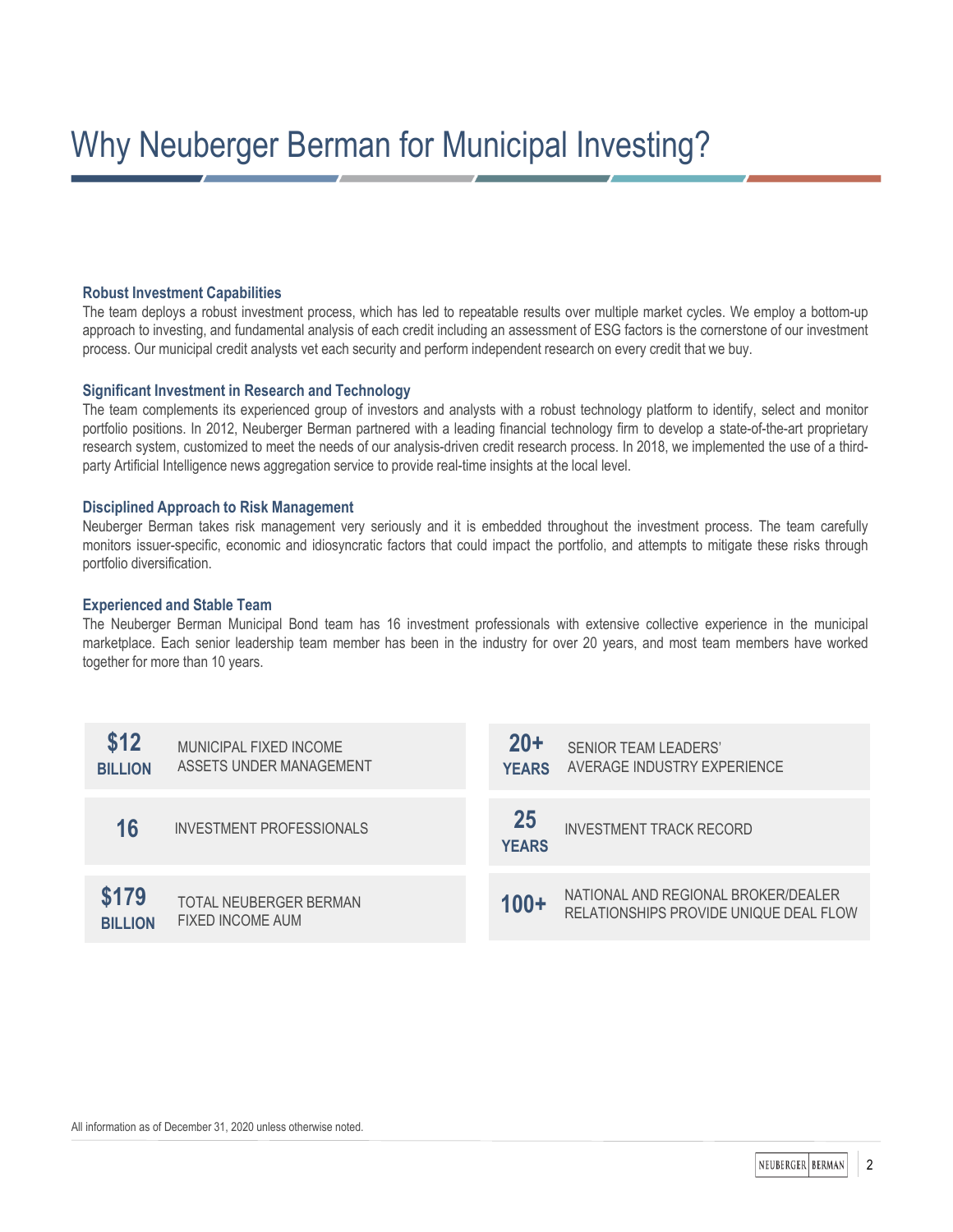## Composite Information

| IVIUHICIDAI ETIHAHCEU CASH AII COMPOSITE (INCEDIONI TV/T/2007) – AS OF DECEMBER 31, 2020.                                                                                                                                                                                                                                                                                                                                                                                                                                                                                                                                                                                                                                                                                                                                                                                                                                                                                                                                                                                                                                                                                                                                                                                                                                                                                                                                                                                                                                                                                                                                                                                                                                                                                                                                                                                                                                                                                                                                                                                                                                                                                                                                                                                                                                                                                                                                                                                                                                                                                                                                                                                                                                                                                                                                                                                                                                                                                                                                                                                                                                                                                                                                                                                                                                                                                                                                                                                                                                                                                                                                                                                                                                                                                                                                                                                                                                                                                                                                                                                                                                                                                                                                                                                                                                                                                                                                                                                                                                                                                                                                                                             |                                                                                                                                                                                                                                                                                                                                                                                                                 |                                            |                  |                    |                                |                                         |                     |                                                     |                                  |      |  |
|-----------------------------------------------------------------------------------------------------------------------------------------------------------------------------------------------------------------------------------------------------------------------------------------------------------------------------------------------------------------------------------------------------------------------------------------------------------------------------------------------------------------------------------------------------------------------------------------------------------------------------------------------------------------------------------------------------------------------------------------------------------------------------------------------------------------------------------------------------------------------------------------------------------------------------------------------------------------------------------------------------------------------------------------------------------------------------------------------------------------------------------------------------------------------------------------------------------------------------------------------------------------------------------------------------------------------------------------------------------------------------------------------------------------------------------------------------------------------------------------------------------------------------------------------------------------------------------------------------------------------------------------------------------------------------------------------------------------------------------------------------------------------------------------------------------------------------------------------------------------------------------------------------------------------------------------------------------------------------------------------------------------------------------------------------------------------------------------------------------------------------------------------------------------------------------------------------------------------------------------------------------------------------------------------------------------------------------------------------------------------------------------------------------------------------------------------------------------------------------------------------------------------------------------------------------------------------------------------------------------------------------------------------------------------------------------------------------------------------------------------------------------------------------------------------------------------------------------------------------------------------------------------------------------------------------------------------------------------------------------------------------------------------------------------------------------------------------------------------------------------------------------------------------------------------------------------------------------------------------------------------------------------------------------------------------------------------------------------------------------------------------------------------------------------------------------------------------------------------------------------------------------------------------------------------------------------------------------------------------------------------------------------------------------------------------------------------------------------------------------------------------------------------------------------------------------------------------------------------------------------------------------------------------------------------------------------------------------------------------------------------------------------------------------------------------------------------------------------------------------------------------------------------------------------------------------------------------------------------------------------------------------------------------------------------------------------------------------------------------------------------------------------------------------------------------------------------------------------------------------------------------------------------------------------------------------------------------------------------------------------------------------------------------------------|-----------------------------------------------------------------------------------------------------------------------------------------------------------------------------------------------------------------------------------------------------------------------------------------------------------------------------------------------------------------------------------------------------------------|--------------------------------------------|------------------|--------------------|--------------------------------|-----------------------------------------|---------------------|-----------------------------------------------------|----------------------------------|------|--|
|                                                                                                                                                                                                                                                                                                                                                                                                                                                                                                                                                                                                                                                                                                                                                                                                                                                                                                                                                                                                                                                                                                                                                                                                                                                                                                                                                                                                                                                                                                                                                                                                                                                                                                                                                                                                                                                                                                                                                                                                                                                                                                                                                                                                                                                                                                                                                                                                                                                                                                                                                                                                                                                                                                                                                                                                                                                                                                                                                                                                                                                                                                                                                                                                                                                                                                                                                                                                                                                                                                                                                                                                                                                                                                                                                                                                                                                                                                                                                                                                                                                                                                                                                                                                                                                                                                                                                                                                                                                                                                                                                                                                                                                                       | <b>Composite</b>                                                                                                                                                                                                                                                                                                                                                                                                |                                            | <b>Benchmark</b> | <b>Composite</b>   |                                |                                         |                     |                                                     | <b>3 Year Standard Deviation</b> |      |  |
|                                                                                                                                                                                                                                                                                                                                                                                                                                                                                                                                                                                                                                                                                                                                                                                                                                                                                                                                                                                                                                                                                                                                                                                                                                                                                                                                                                                                                                                                                                                                                                                                                                                                                                                                                                                                                                                                                                                                                                                                                                                                                                                                                                                                                                                                                                                                                                                                                                                                                                                                                                                                                                                                                                                                                                                                                                                                                                                                                                                                                                                                                                                                                                                                                                                                                                                                                                                                                                                                                                                                                                                                                                                                                                                                                                                                                                                                                                                                                                                                                                                                                                                                                                                                                                                                                                                                                                                                                                                                                                                                                                                                                                                                       | <b>Total Return</b><br>(%, Gross<br>of Fees)                                                                                                                                                                                                                                                                                                                                                                    | <b>Total Return</b><br>(%, Net<br>of Fees) | (% )             | No. of<br>Accounts | <b>Market Value</b><br>(\$, m) | <b>Total Firm</b><br>Assets<br>(\$, bn) | % of Firm<br>Assets | Internal<br>Dispersion                              | Composite<br>(%)                 | (% ) |  |
| 2020                                                                                                                                                                                                                                                                                                                                                                                                                                                                                                                                                                                                                                                                                                                                                                                                                                                                                                                                                                                                                                                                                                                                                                                                                                                                                                                                                                                                                                                                                                                                                                                                                                                                                                                                                                                                                                                                                                                                                                                                                                                                                                                                                                                                                                                                                                                                                                                                                                                                                                                                                                                                                                                                                                                                                                                                                                                                                                                                                                                                                                                                                                                                                                                                                                                                                                                                                                                                                                                                                                                                                                                                                                                                                                                                                                                                                                                                                                                                                                                                                                                                                                                                                                                                                                                                                                                                                                                                                                                                                                                                                                                                                                                                  | 1.71                                                                                                                                                                                                                                                                                                                                                                                                            | 1.31                                       | 1.12             | 11                 | 74.2                           | 405.4                                   | 0.02                | 0.62                                                | 0.39                             | 0.46 |  |
| 2019                                                                                                                                                                                                                                                                                                                                                                                                                                                                                                                                                                                                                                                                                                                                                                                                                                                                                                                                                                                                                                                                                                                                                                                                                                                                                                                                                                                                                                                                                                                                                                                                                                                                                                                                                                                                                                                                                                                                                                                                                                                                                                                                                                                                                                                                                                                                                                                                                                                                                                                                                                                                                                                                                                                                                                                                                                                                                                                                                                                                                                                                                                                                                                                                                                                                                                                                                                                                                                                                                                                                                                                                                                                                                                                                                                                                                                                                                                                                                                                                                                                                                                                                                                                                                                                                                                                                                                                                                                                                                                                                                                                                                                                                  | 2.04                                                                                                                                                                                                                                                                                                                                                                                                            | 1.64                                       | 1.86             | 16                 | 68.6                           | 355.8                                   | 0.02                | 0.12                                                | 0.23                             | 0.36 |  |
| 2018                                                                                                                                                                                                                                                                                                                                                                                                                                                                                                                                                                                                                                                                                                                                                                                                                                                                                                                                                                                                                                                                                                                                                                                                                                                                                                                                                                                                                                                                                                                                                                                                                                                                                                                                                                                                                                                                                                                                                                                                                                                                                                                                                                                                                                                                                                                                                                                                                                                                                                                                                                                                                                                                                                                                                                                                                                                                                                                                                                                                                                                                                                                                                                                                                                                                                                                                                                                                                                                                                                                                                                                                                                                                                                                                                                                                                                                                                                                                                                                                                                                                                                                                                                                                                                                                                                                                                                                                                                                                                                                                                                                                                                                                  | 1.85                                                                                                                                                                                                                                                                                                                                                                                                            | 1.45                                       | 1.49             | 20                 | 209.3                          | 304.1                                   | 0.07                | 0.12                                                | 0.31                             | 0.38 |  |
| 2017                                                                                                                                                                                                                                                                                                                                                                                                                                                                                                                                                                                                                                                                                                                                                                                                                                                                                                                                                                                                                                                                                                                                                                                                                                                                                                                                                                                                                                                                                                                                                                                                                                                                                                                                                                                                                                                                                                                                                                                                                                                                                                                                                                                                                                                                                                                                                                                                                                                                                                                                                                                                                                                                                                                                                                                                                                                                                                                                                                                                                                                                                                                                                                                                                                                                                                                                                                                                                                                                                                                                                                                                                                                                                                                                                                                                                                                                                                                                                                                                                                                                                                                                                                                                                                                                                                                                                                                                                                                                                                                                                                                                                                                                  | 1.42                                                                                                                                                                                                                                                                                                                                                                                                            | 1.01                                       | 0.84             | 18                 | 298.1                          | 295.2                                   | 0.10                | $\hspace{0.05cm} \ldots$                            | 0.29                             | 0.31 |  |
| 2016                                                                                                                                                                                                                                                                                                                                                                                                                                                                                                                                                                                                                                                                                                                                                                                                                                                                                                                                                                                                                                                                                                                                                                                                                                                                                                                                                                                                                                                                                                                                                                                                                                                                                                                                                                                                                                                                                                                                                                                                                                                                                                                                                                                                                                                                                                                                                                                                                                                                                                                                                                                                                                                                                                                                                                                                                                                                                                                                                                                                                                                                                                                                                                                                                                                                                                                                                                                                                                                                                                                                                                                                                                                                                                                                                                                                                                                                                                                                                                                                                                                                                                                                                                                                                                                                                                                                                                                                                                                                                                                                                                                                                                                                  | 0.62                                                                                                                                                                                                                                                                                                                                                                                                            | 0.22                                       | 0.34             | 10                 | 187.4                          | 255.2                                   | 0.07                | $\overline{\phantom{a}}$                            | 0.23                             | 0.22 |  |
| 2015                                                                                                                                                                                                                                                                                                                                                                                                                                                                                                                                                                                                                                                                                                                                                                                                                                                                                                                                                                                                                                                                                                                                                                                                                                                                                                                                                                                                                                                                                                                                                                                                                                                                                                                                                                                                                                                                                                                                                                                                                                                                                                                                                                                                                                                                                                                                                                                                                                                                                                                                                                                                                                                                                                                                                                                                                                                                                                                                                                                                                                                                                                                                                                                                                                                                                                                                                                                                                                                                                                                                                                                                                                                                                                                                                                                                                                                                                                                                                                                                                                                                                                                                                                                                                                                                                                                                                                                                                                                                                                                                                                                                                                                                  | 0.67                                                                                                                                                                                                                                                                                                                                                                                                            | 0.27                                       | 0.32             | 13                 | 193.5                          | 240.4                                   | 0.08                | 0.11                                                | 0.17                             | 0.11 |  |
| 2014                                                                                                                                                                                                                                                                                                                                                                                                                                                                                                                                                                                                                                                                                                                                                                                                                                                                                                                                                                                                                                                                                                                                                                                                                                                                                                                                                                                                                                                                                                                                                                                                                                                                                                                                                                                                                                                                                                                                                                                                                                                                                                                                                                                                                                                                                                                                                                                                                                                                                                                                                                                                                                                                                                                                                                                                                                                                                                                                                                                                                                                                                                                                                                                                                                                                                                                                                                                                                                                                                                                                                                                                                                                                                                                                                                                                                                                                                                                                                                                                                                                                                                                                                                                                                                                                                                                                                                                                                                                                                                                                                                                                                                                                  | 0.70                                                                                                                                                                                                                                                                                                                                                                                                            | 0.29                                       | 0.32             | 8                  | 172.6                          | 250.0                                   | 0.07                | $\hspace{0.05cm} -\hspace{0.05cm} -\hspace{0.05cm}$ | 0.18                             | 0.08 |  |
| 2013                                                                                                                                                                                                                                                                                                                                                                                                                                                                                                                                                                                                                                                                                                                                                                                                                                                                                                                                                                                                                                                                                                                                                                                                                                                                                                                                                                                                                                                                                                                                                                                                                                                                                                                                                                                                                                                                                                                                                                                                                                                                                                                                                                                                                                                                                                                                                                                                                                                                                                                                                                                                                                                                                                                                                                                                                                                                                                                                                                                                                                                                                                                                                                                                                                                                                                                                                                                                                                                                                                                                                                                                                                                                                                                                                                                                                                                                                                                                                                                                                                                                                                                                                                                                                                                                                                                                                                                                                                                                                                                                                                                                                                                                  | 0.74                                                                                                                                                                                                                                                                                                                                                                                                            | 0.34                                       | 0.44             | 6                  | 79.5                           | 241.7                                   | 0.03                | $\sim$                                              | 0.20                             | 0.11 |  |
| 2012                                                                                                                                                                                                                                                                                                                                                                                                                                                                                                                                                                                                                                                                                                                                                                                                                                                                                                                                                                                                                                                                                                                                                                                                                                                                                                                                                                                                                                                                                                                                                                                                                                                                                                                                                                                                                                                                                                                                                                                                                                                                                                                                                                                                                                                                                                                                                                                                                                                                                                                                                                                                                                                                                                                                                                                                                                                                                                                                                                                                                                                                                                                                                                                                                                                                                                                                                                                                                                                                                                                                                                                                                                                                                                                                                                                                                                                                                                                                                                                                                                                                                                                                                                                                                                                                                                                                                                                                                                                                                                                                                                                                                                                                  | 1.09                                                                                                                                                                                                                                                                                                                                                                                                            | 0.68                                       | 0.49             | $\overline{7}$     | 494.6                          | 205.0                                   | 0.24                | $\overline{\phantom{a}}$                            | 0.19                             | 0.16 |  |
| 2011                                                                                                                                                                                                                                                                                                                                                                                                                                                                                                                                                                                                                                                                                                                                                                                                                                                                                                                                                                                                                                                                                                                                                                                                                                                                                                                                                                                                                                                                                                                                                                                                                                                                                                                                                                                                                                                                                                                                                                                                                                                                                                                                                                                                                                                                                                                                                                                                                                                                                                                                                                                                                                                                                                                                                                                                                                                                                                                                                                                                                                                                                                                                                                                                                                                                                                                                                                                                                                                                                                                                                                                                                                                                                                                                                                                                                                                                                                                                                                                                                                                                                                                                                                                                                                                                                                                                                                                                                                                                                                                                                                                                                                                                  | 1.29                                                                                                                                                                                                                                                                                                                                                                                                            | 0.88                                       | 0.87             | 7                  | 38.0                           | 193.1                                   | 0.02                | $\sim$                                              | 0.37                             | 0.30 |  |
| <b>Compliance Statement</b><br>Neuberger Berman Group LLC ("NB", "Neuberger Berman" or the "Firm") claims compliance with the Global Investment Performance Standards (GIPS®) and has prepared and presented this<br>report in compliance with the GIPS® standards. Neuberger Berman has been independently verified for the period January 1, 2011 to December 31, 2019. A firm that claims compliance with<br>the GIPS standards must establish policies and procedure for complying with all the applicable requirements of the GIPS standards. Verification provides assurance on whether the firm's<br>policies and procedures related to composite and pooled fund maintenance, as well as the calculation, presentation, and distribution of performance, have been designed in compliance with<br>the GIPS standards and have been implemented on a firm-wide basis. Verification does not ensure the accuracy of any specific composite presentation. The verification reports are available<br>upon request.<br>The GIPS® firm definition was redefined effective January 1, 2011. For prior periods there were two separate firms for GIPS® firm definition purposes and such firms were independently<br>verified for the periods January 1, 1997 to December 31, 2010 and January 1, 1996 to December 31, 2010, respectively.<br>Definition of the Firm<br>The firm is currently defined for GIPS® purposes as Neuberger Berman Group LLC, ("NB", "Neuberger Berman" or the "Firm"), and includes the following subsidiaries and affiliates: Neuberger<br>Berman Investment Advisers LLC, Neuberger Berman Europe Ltd., Neuberger Berman Asia Ltd., Neuberger Berman East Asia Ltd., Neuberger Berman Singapore Pte. Ltd., Neuberger<br>Berman Taiwan Ltd, Neuberger Berman Australia Pty. Ltd., Neuberger Berman Trust Company N.A., Neuberger Berman Trust Company of Delaware N.A., NB Alternatives Advisers LLC<br>Neuberger Berman Breton Hill ULC, Neuberger Berman Loan Advisers LLC and Neuberger Berman Loan Advisers II LLC.<br><b>Policies</b><br>Policies for valuing portfolios, calculating performance, and preparing compliant presentations are available upon request.<br><b>Composite Description</b><br>The Municipal Enhanced Cash All Composite (the "Composite") includes the performance of all Municipal Enhanced Cash portfolios with a minimum of \$2,000,000 managed on a fully<br>discretionary basis by the municipal team. The Municipal Enhanced Cash strategy is designed for investors whose portfolios have been constructed to provide effective after tax returns. The<br>strategy is primarily invested in investment grade municipal fixed income securities with maturities of up to 30 years, with an average duration of approximately 0.5 years, and have a maximum<br>cash weight of 10%. The Composite creation and performance inception date is October 2007. A complete list of Neuberger Berman's composites is available upon request.<br><b>Primary Benchmark Description</b><br>The benchmark is a Custom Blend. The blend consists of 50% Securities Industry and Financial Markets Association Municipal Swap Index (SIFMA) and 50% Bloomberg Barclays Municipal<br>Index 1 Year. The blend is rebalanced monthly and is calculated on a total return basis. The SIFMA Municipal Swap Index is a 7-day high-grade market index comprised of tax-exempt<br>Variable Rate Demand Obligations (VRDOs) with certain characteristics. The Index is calculated and published by Bloomberg. The Index is overseen by SIFMA's Municipal Swap Index<br>Committee. The Bloomberg Barclays 1 Year Municipal Bond Index is the 1 Year (1-2) component of the Municipal Bond index. Barclays Bloomberg Municipal Bond Index is a rules-based,<br>market-value-weighted index engineered for the long-term tax-exempt bond market. To be included in the index, bonds must be rated investment-grade (Baa3/BBB- or higher) by at least two<br>of the following ratings agencies: Moody's, S&P, Fitch. If only two of the three agencies rate the security, the lower rating is used to determine index eligibility. If only one of the three agencies<br>rates a security, the rating must be investment-grade. They must have an outstanding par value of at least \$7 million and be issued as part of a transaction of at least \$75 million. The bonds<br>must be fixed rate, have a dated-date after December 31, 1990, and must be at least one year from their maturity date. Remarketed issues, taxable municipal bonds, bonds with floating rates,<br>and derivatives, are excluded from the benchmark. |                                                                                                                                                                                                                                                                                                                                                                                                                 |                                            |                  |                    |                                |                                         |                     |                                                     |                                  |      |  |
| <b>Reporting Currency</b>                                                                                                                                                                                                                                                                                                                                                                                                                                                                                                                                                                                                                                                                                                                                                                                                                                                                                                                                                                                                                                                                                                                                                                                                                                                                                                                                                                                                                                                                                                                                                                                                                                                                                                                                                                                                                                                                                                                                                                                                                                                                                                                                                                                                                                                                                                                                                                                                                                                                                                                                                                                                                                                                                                                                                                                                                                                                                                                                                                                                                                                                                                                                                                                                                                                                                                                                                                                                                                                                                                                                                                                                                                                                                                                                                                                                                                                                                                                                                                                                                                                                                                                                                                                                                                                                                                                                                                                                                                                                                                                                                                                                                                             |                                                                                                                                                                                                                                                                                                                                                                                                                 |                                            |                  |                    |                                |                                         |                     |                                                     |                                  |      |  |
| Valuations are computed and performance is reported in U.S. Dollars. Performance includes reinvestment of dividends and other earnings.<br>Fees<br>Composite Gross of Fee returns are the return on investments reduced by any trading expenses incurred during the period. Composite Net of Fee returns are the Gross of Fee returns reduced<br>by investment advisory fees.<br>Presented risk measures are calculated using gross-of-fee composite returns.                                                                                                                                                                                                                                                                                                                                                                                                                                                                                                                                                                                                                                                                                                                                                                                                                                                                                                                                                                                                                                                                                                                                                                                                                                                                                                                                                                                                                                                                                                                                                                                                                                                                                                                                                                                                                                                                                                                                                                                                                                                                                                                                                                                                                                                                                                                                                                                                                                                                                                                                                                                                                                                                                                                                                                                                                                                                                                                                                                                                                                                                                                                                                                                                                                                                                                                                                                                                                                                                                                                                                                                                                                                                                                                                                                                                                                                                                                                                                                                                                                                                                                                                                                                                         |                                                                                                                                                                                                                                                                                                                                                                                                                 |                                            |                  |                    |                                |                                         |                     |                                                     |                                  |      |  |
| <b>Fee Schedule</b><br>The annual investment advisory fee, generally payable quarterly, is as follows: 0.40% on the first \$5mn; 0.30% on the next \$15mn; 0.275% on the next \$30mn; 0.25% on the next \$100mn;<br>0.20% on the next \$100mn; 0.15% on the next \$250mn; 0.12% thereafter.<br><b>Internal Dispersion</b>                                                                                                                                                                                                                                                                                                                                                                                                                                                                                                                                                                                                                                                                                                                                                                                                                                                                                                                                                                                                                                                                                                                                                                                                                                                                                                                                                                                                                                                                                                                                                                                                                                                                                                                                                                                                                                                                                                                                                                                                                                                                                                                                                                                                                                                                                                                                                                                                                                                                                                                                                                                                                                                                                                                                                                                                                                                                                                                                                                                                                                                                                                                                                                                                                                                                                                                                                                                                                                                                                                                                                                                                                                                                                                                                                                                                                                                                                                                                                                                                                                                                                                                                                                                                                                                                                                                                             |                                                                                                                                                                                                                                                                                                                                                                                                                 |                                            |                  |                    |                                |                                         |                     |                                                     |                                  |      |  |
| Internal dispersion is calculated using the asset-weighted standard deviation of annual gross returns of those portfolios that were in the Composite for the entire year. Internal dispersion is not<br>calculated if the Composite does not contain at least 6 portfolios for the entire year.<br><b>Annualized Standard Deviation</b>                                                                                                                                                                                                                                                                                                                                                                                                                                                                                                                                                                                                                                                                                                                                                                                                                                                                                                                                                                                                                                                                                                                                                                                                                                                                                                                                                                                                                                                                                                                                                                                                                                                                                                                                                                                                                                                                                                                                                                                                                                                                                                                                                                                                                                                                                                                                                                                                                                                                                                                                                                                                                                                                                                                                                                                                                                                                                                                                                                                                                                                                                                                                                                                                                                                                                                                                                                                                                                                                                                                                                                                                                                                                                                                                                                                                                                                                                                                                                                                                                                                                                                                                                                                                                                                                                                                               |                                                                                                                                                                                                                                                                                                                                                                                                                 |                                            |                  |                    |                                |                                         |                     |                                                     |                                  |      |  |
| The three-year annualized standard deviation measures the variability of the Composite and the benchmark returns over the preceding 36-month period. The standard deviation is not required<br>for periods prior to 2011.<br><b>Availability and Trademark Disclosures</b>                                                                                                                                                                                                                                                                                                                                                                                                                                                                                                                                                                                                                                                                                                                                                                                                                                                                                                                                                                                                                                                                                                                                                                                                                                                                                                                                                                                                                                                                                                                                                                                                                                                                                                                                                                                                                                                                                                                                                                                                                                                                                                                                                                                                                                                                                                                                                                                                                                                                                                                                                                                                                                                                                                                                                                                                                                                                                                                                                                                                                                                                                                                                                                                                                                                                                                                                                                                                                                                                                                                                                                                                                                                                                                                                                                                                                                                                                                                                                                                                                                                                                                                                                                                                                                                                                                                                                                                            |                                                                                                                                                                                                                                                                                                                                                                                                                 |                                            |                  |                    |                                |                                         |                     |                                                     |                                  |      |  |
|                                                                                                                                                                                                                                                                                                                                                                                                                                                                                                                                                                                                                                                                                                                                                                                                                                                                                                                                                                                                                                                                                                                                                                                                                                                                                                                                                                                                                                                                                                                                                                                                                                                                                                                                                                                                                                                                                                                                                                                                                                                                                                                                                                                                                                                                                                                                                                                                                                                                                                                                                                                                                                                                                                                                                                                                                                                                                                                                                                                                                                                                                                                                                                                                                                                                                                                                                                                                                                                                                                                                                                                                                                                                                                                                                                                                                                                                                                                                                                                                                                                                                                                                                                                                                                                                                                                                                                                                                                                                                                                                                                                                                                                                       | The firm's list of composite descriptions, limited distribution pooled fund descriptions, and broad distribution pooled fund descriptions are available upon request.<br>GIPS® is a registered trademark of CFA Institute. CFA Institute does not endorse or promote this organization, nor does it warrant the accuracy or quality of the content contained herein.<br><b>Additional Notes and Disclosures</b> |                                            |                  |                    |                                |                                         |                     |                                                     |                                  |      |  |
|                                                                                                                                                                                                                                                                                                                                                                                                                                                                                                                                                                                                                                                                                                                                                                                                                                                                                                                                                                                                                                                                                                                                                                                                                                                                                                                                                                                                                                                                                                                                                                                                                                                                                                                                                                                                                                                                                                                                                                                                                                                                                                                                                                                                                                                                                                                                                                                                                                                                                                                                                                                                                                                                                                                                                                                                                                                                                                                                                                                                                                                                                                                                                                                                                                                                                                                                                                                                                                                                                                                                                                                                                                                                                                                                                                                                                                                                                                                                                                                                                                                                                                                                                                                                                                                                                                                                                                                                                                                                                                                                                                                                                                                                       | Total Firm Assets represents assets of Neuberger Berman LLC as prior firm assets are not available.                                                                                                                                                                                                                                                                                                             |                                            |                  |                    |                                |                                         |                     |                                                     |                                  |      |  |

## Municipal Enhanced Cash All Composite (Inception 10/1/2007) – As of December 31, 2020.

#### **Compliance Statement**

#### **Definition of the Firm**

#### **Policies**

#### **Composite Description**

#### **Primary Benchmark Description**

#### **Reporting Currency**

#### **Fees**

- Composite Gross of Fee returns are the return on investments reduced by any trading expenses incurred during the period. Composite Net of Fee returns are the Gross of Fee returns reduced by investment advisory fees.
- Presented risk measures are calculated using gross-of-fee composite returns.

#### **Fee Schedule**

#### **Internal Dispersion**

#### **Annualized Standard Deviation**

#### **Availability and Trademark Disclosures**

- The firm's list of composite descriptions, limited distribution pooled fund descriptions, and broad distribution pooled fund descriptions are available upon request.
- GIPS® is a registered trademark of CFA Institute. CFA Institute does not endorse or promote this organization, nor does it warrant the accuracy or quality of the content contained herein.

#### **Additional Notes and Disclosures**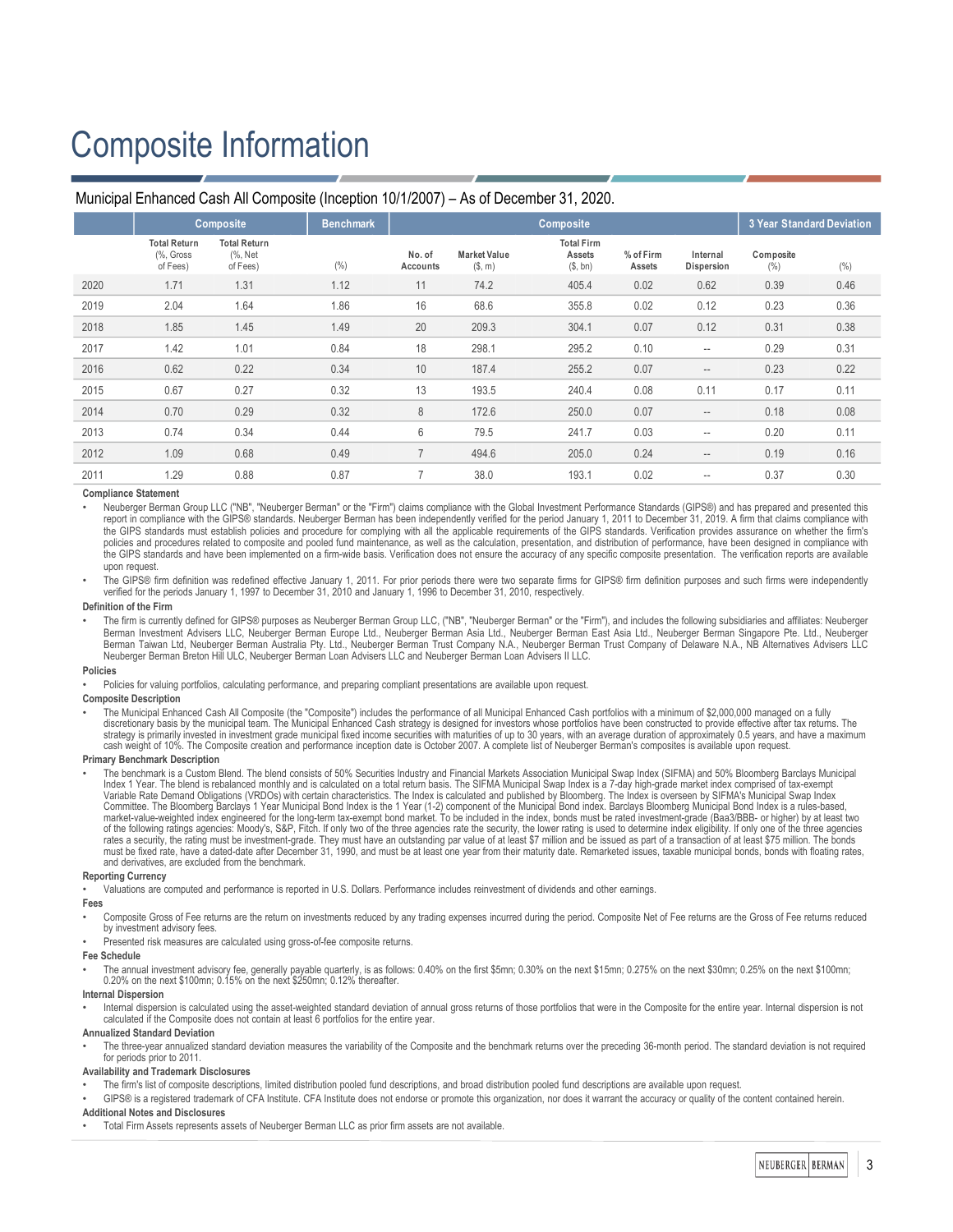# Composite Information (cont.)

#### **Composite Benchmark Composite 3 Year Standard Deviation Total Return** (%, Gross of Fees) **Total Return** (%, Net of Fees) **Bloomberg Barclays 1 Year Municipal Bond Index** (%) **No. of Accounts Market Value** (\$, m) **Total Firm Assets** (\$, bn) **% of Firm Assets Internal Dispersion Composite**  $(%)$ **Bloomberg Barclays 1 Year Municipal Bond Index**  $(9/6)$ 2020 2.68 2.27 1.76 41 909.2 - - - - 0.36 1.12 0.82 2019 2.88 2.47 2.46 44 963.8 355.8 0.27 0.13 0.51 0.68 2018 1.75 1.35 1.74 32 934.8 304.1 0.31 0.09 0.57 0.73 2017 1.55 1.14 0.92 34 944.1 295.2 0.32 0.11 0.50 0.63 2016 0.63 0.23 0.30 28 1,115.9 255.2 0.44 0.01 0.40 0.46 2015 0.77 0.37 0.61 24 1,118.8 240.4 0.47 0.05 0.31 0.22 2014 1.20 0.80 0.58 21 921.7 250.0 0.37 0.11 0.32 0.16 2013 1.09 0.69 0.80 18 789.9 241.7 0.33 0.11 0.35 0.21 2012 1.59 1.18 0.84 10 747.7 205.0 0.36 0.03 0.31 0.33 2011 2.06 1.66 1.58 ≤ 5 812.1 193.1 0.42 - - 0.58 0.59

## Municipal Ultra Short Duration Composite (Inception 12/1/2003) – As of December 31, 2020.

#### **Compliance Statement**

• Neuberger Berman Group LLC ("NB", "Neuberger Berman" or the "Firm") claims compliance with the Global Investment Performance Standards (GIPS®) and has prepared and presented this report in compliance with the GIPS® standards. Neuberger Berman has been independently verified for the period January 1, 2011 to December 31, 2019. A firm that claims compliance with<br>the GIPS standards must establish poli policies and procedures related to composite and pooled fund maintenance, as well as the calculation, presentation, and distribution of performance, have been designed in compliance with the GIPS standards and have been implemented on a firm-wide basis. Verification does not ensure the accuracy of any specific composite presentation. The verification reports are available upon request.

The GIPS® firm definition was redefined effective January 1, 2011. For prior periods there were two separate firms for GIPS® firm definition purposes and such firms were independently<br>verified for the periods January 1, 19

#### **Definition of the Firm**

The firm is currently defined for GIPS® purposes as Neuberger Berman Group LLC, ("NB", "Neuberger Berman" or the "Firm"), and includes the following subsidiaries and affiliates: Neuberger Berman Investment Advisers LLC, Neuberger Berman Europe Ltd., Neuberger Berman Asia Ltd., Neuberger Berman Singapore Pte. Ltd., Neuberger Berman Singapore Pte. Ltd., Neuberger<br>Berman Taiwan Ltd, Neuberger Berman Australia Neuberger Berman Breton Hill ULC, Neuberger Berman Loan Advisers LLC and Neuberger Berman Loan Advisers II LLC.

#### **Policies**

Policies for valuing portfolios, calculating performance, and preparing compliant presentations are available upon request.

#### **Composite Description**

The Municipal Ultra Short Duration Composite (the "Composite") includes the performance of all Municipal Ultra Short Duration portfolios with a minimum of \$2,000,000 managed on a fully discretionary basis by the municipal team. The Municipal Ultra Short Duration strategy is designed for investors whose portfolios have been constructed to provide effective after tax returns.<br>The strategy is primarily inve maximum cash weight of 10%. The Composite creation and performance inception date is December 2003. A complete list of Neuberger Berman's composites is available upon request.

#### **Primary Benchmark Description**

The benchmark is the Bloomberg Barclays 1 Year Municipal Bond Index (the "Index"). The Index is the 1 Year (1-2) component of the Municipal Bond index. To be included in the index, bonds<br>must be rated investment-grade (Baa be issued as part of a transaction of at least \$75 million. The bonds must be fixed rate, have a dated-date after December 31, 1990, and must be at least one year from their maturity date. Remarketed issues, taxable municipal bonds, bonds with floating rates, and derivatives, are excluded from the benchmark.

#### **Reporting Currency**

• Valuations are computed and performance is reported in U.S. Dollars. Performance includes reinvestment of dividends and other earnings.

#### **Fees**

- Composite Gross of Fee returns are the return on investments reduced by any trading expenses incurred during the period. Composite Net of Fee returns are the Gross of Fee returns reduced by investment advisory fees.
- Presented risk measures are calculated using gross-of-fee composite returns.

#### **Fee Schedule**

• The annual investment advisory fee, generally payable quarterly, is as follows: 0.40% on the first \$5mn; 0.30% on the next \$15mn; 0.275% on the next \$30mn; 0.25% on the next \$100mn; 0.20% on the next \$100mn; 0.15% on the next \$250mn; 0.12% thereafter.

#### **Internal Dispersion**

Internal dispersion is calculated using the asset-weighted standard deviation of annual gross returns of those portfolios that were in the Composite for the entire year. Internal dispersion is not calculated if the Composite does not contain at least 6 portfolios for the entire year.

#### **Annualized Standard Deviation**

The three-year annualized standard deviation measures the variability of the Composite and the benchmark returns over the preceding 36-month period. The standard deviation is not required for periods prior to 2011.

#### **Availability and Trademark Disclosures**

- The firm's list of composite descriptions, limited distribution pooled fund descriptions, and broad distribution pooled fund descriptions are available upon request.
- GIPS® is a registered trademark of CFA Institute. CFA Institute does not endorse or promote this organization, nor does it warrant the accuracy or quality of the content contained herein.

#### **Additional Notes and Disclosures**

• Total Firm Assets represents assets of Neuberger Berman LLC as prior firm assets are not available.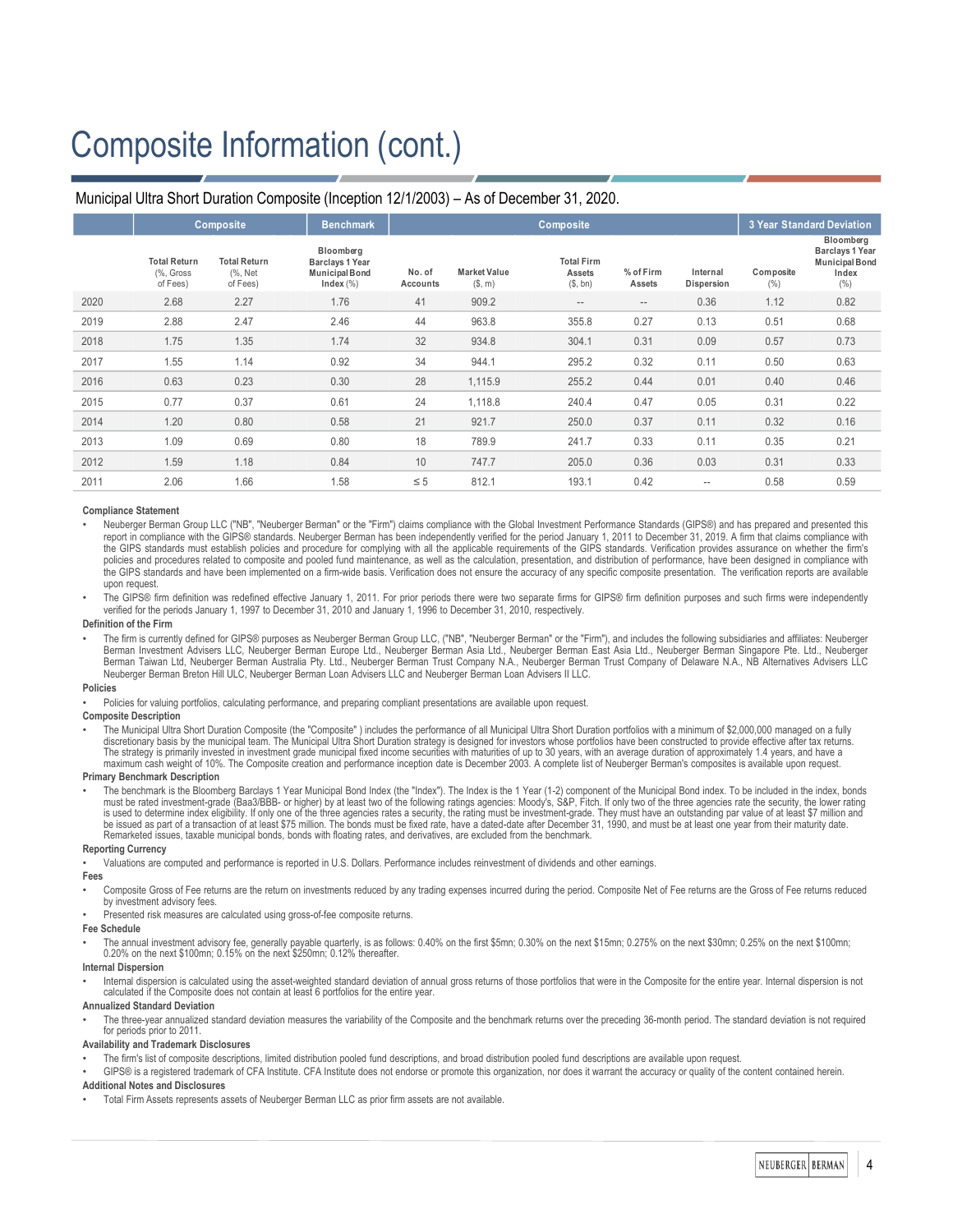# Composite Information (cont.)

|      | <b>Composite</b>                             |                                            | <b>Benchmark</b>                                         |                    |                               |                                         | <b>3 Year Standard Deviation</b> |                        |                   |                                                          |
|------|----------------------------------------------|--------------------------------------------|----------------------------------------------------------|--------------------|-------------------------------|-----------------------------------------|----------------------------------|------------------------|-------------------|----------------------------------------------------------|
|      | <b>Total Return</b><br>(%, Gross<br>of Fees) | <b>Total Return</b><br>(%, Net<br>of Fees) | ICE 1-3 Year US<br>Municipal<br>Securities Index<br>(% ) | No. of<br>Accounts | <b>Market Value</b><br>(S, m) | <b>Total Firm</b><br>Assets<br>(\$, bn) | % of Firm<br>Assets              | Internal<br>Dispersion | Composite<br>(% ) | ICE 1-3 Year US<br>Municipal<br>Securities Index<br>(% ) |
| 2020 | 2.44                                         | 2.03                                       | 2.16                                                     | 27                 | 142.9                         | $- -$                                   | $\qquad \qquad -$                | 0.26                   | 0.97              | 1.10                                                     |
| 2019 | 3.12                                         | 2.70                                       | 2.88                                                     | 18                 | 96.5                          | 355.8                                   | 0.03                             | 0.19                   | 0.68              | 0.87                                                     |
| 2018 | 1.69                                         | 1.28                                       | 1.76                                                     | 21                 | 122.8                         | 304.1                                   | 0.04                             | 0.07                   | 0.74              | 0.97                                                     |
| 2017 | 1.45                                         | 1.04                                       | 0.99                                                     | 17                 | 93.2                          | 295.2                                   | 0.03                             | $- -$                  | 0.66              | 0.87                                                     |
| 2016 | 0.51                                         | 0.11                                       | 0.33                                                     | $\overline{7}$     | 49.6                          | 255.2                                   | 0.02                             | 0.05                   | 0.54              | 0.68                                                     |
| 2015 | 0.96                                         | 0.56                                       | 0.76                                                     | 10                 | 622.3                         | 240.4                                   | 0.26                             | 0.09                   | 0.39              | 0.43                                                     |
| 2014 | 1.17                                         | 0.76                                       | 0.72                                                     | 14                 | 799.7                         | 250.0                                   | 0.32                             | 0.07                   | 0.40              | 0.38                                                     |
| 2013 | 1.41                                         | 1.00                                       | 1.07                                                     | 10                 | 862.6                         | 241.7                                   | 0.36                             | 0.14                   | 0.45              | 0.45                                                     |
| 2012 | 1.77                                         | 1.36                                       | 1.03                                                     | $\leq 5$           | 742.8                         | 205.0                                   | 0.36                             | $\qquad \qquad -$      | 0.62              | 0.59                                                     |
| 2011 | 2.35                                         | 1.94                                       | 2.36                                                     |                    | 744.5                         | 193.1                                   | 0.39                             | 0.12                   | $\frac{1}{2}$     | $-$                                                      |
|      |                                              |                                            |                                                          |                    |                               |                                         |                                  |                        |                   |                                                          |

## Municipal Short Duration Composite (Inception 6/1/2009) – As of December 31, 2020.

#### **Compliance Statement**

• Neuberger Berman Group LLC ("NB", "Neuberger Berman" or the "Firm") claims compliance with the Global Investment Performance Standards (GIPS®) and has prepared and presented this report in compliance with the GIPS® standards. Neuberger Berman has been independently verified for the period January 1, 2011 to December 31, 2019. A firm that claims compliance with the GIPS standards must establish policies and procedure for complying with all the applicable requirements of the GIPS standards. Verification provides assurance on whether the firm's policies and procedures related to composite and pooled fund maintenance, as well as the calculation, presentation, and distribution of performance, have been designed in compliance with the GIPS standards and have been implemented on a firm-wide basis. Verification does not ensure the accuracy of any specific composite presentation. The verification reports are available upon request.

The GIPS® firm definition was redefined effective January 1, 2011. For prior periods there were two separate firms for GIPS® firm definition purposes and such firms were independently verified for the periods January 1, 1997 to December 31, 2010 and January 1, 1996 to December 31, 2010, respectively.

#### **Definition of the Firm**

The firm is currently defined for GIPS® purposes as Neuberger Berman Group LLC, ("NB", "Neuberger Berman" or the "Firm"), and includes the following subsidiaries and affiliates: Neuberger Berman Investment Advisers LLC, Neuberger Berman Europe Ltd., Neuberger Berman Asia Ltd., Neuberger Berman East Asia Ltd., Neuberger Berman Singapore Pte. Ltd., Neuberger Berman Taiwan Ltd, Neuberger Berman Australia Pty. Ltd., Neuberger Berman Trust Company N.A., Neuberger Berman Trust Company of Delaware N.A., NB Alternatives Advisers LLC Neuberger Berman Breton Hill ULC, Neuberger Berman Loan Advisers LLC and Neuberger Berman Loan Advisers II LLC.

#### **Policies**

• Policies for valuing portfolios, calculating performance, and preparing compliant presentations are available upon request.

#### **Composite Description**

• The Municipal Short Duration Composite (the "Composite" ) includes the performance of all Municipal Short Duration portfolios with a minimum \$2,000,000 managed on a fully discretionary basis by the municipal team. The Municipal Short Duration strategy is designed for investors whose portfolios have been constructed to provide effective after tax returns. The strategy is vinvested in investment grade municipal fixed income securities with maturities of up to 10 years, with an average duration of approximately 1.6 years, and have a maximum c weight of 10%. The Composite creation and performance inception date is June 2009. A complete list of Neuberger Berman's composites is available upon request.

#### **Primary Benchmark Description**

The benchmark is the ICE 1-3 Year US Municipal Securities Index (the "Index"). The Index is a subset of the ICE US Municipal Securities Index including all securities with a remaining term to final maturity less than 3 years. The index tracks the performance of US dollar denominated investment grade tax-exempt debt publicly issued by US states and territories, and their political subdivisions, in the US domestic market. Qualifying securities must have at least one year remaining term to final maturity, at least 18 months to final maturity at the time of issuance, a fixed<br>coupon schedule and an inve with an initial term to final maturity greater than or equal to five years and less than ten years must have a current amount outstanding of at least \$15 million. Securities with an initial term to<br>final maturity of ten ye determining qualification with respect to final maturity requirements. Original issue zero coupon bonds are included in the Index. Taxable municipal securities, 144 securities and securities in<br>legal default are excluded f

### **Reporting Currency**

• Valuations are computed and performance is reported in U.S. Dollars. Performance includes reinvestment of dividends and other earnings.

#### **Fees**

Composite Gross of Fee returns are the return on investments reduced by any trading expenses incurred during the period. Composite Net of Fee returns are the Gross of Fee returns reduced by investment advisory fees.

• Presented risk measures are calculated using gross-of-fee composite returns.

#### **Fee Schedule**

• The annual investment advisory fee, generally payable quarterly, is as follows: 0.40% on the first \$5mn; 0.30% on the next \$15mn; 0.275% on the next \$30mn; 0.25% on the next \$100mn; 0.20% on the next \$100mn; 0.15% on the next \$250mn; 0.12% thereafter.

#### **Internal Dispersion**

Internal dispersion is calculated using the asset-weighted standard deviation of annual gross returns of those portfolios that were in the Composite for the entire year. Internal dispersion is not calculated if the Composite does not contain at least 6 portfolios for the entire year.

#### **Annualized Standard Deviation**

The three-year annualized standard deviation measures the variability of the Composite and the benchmark returns over the preceding 36-month period. The standard deviation is not required for periods prior to 2011.

#### **Availability and Trademark Disclosures**

• The firm's list of composite descriptions, limited distribution pooled fund descriptions, and broad distribution pooled fund descriptions are available upon request.

GIPS® is a registered trademark of CFA Institute. CFA Institute does not endorse or promote this organization, nor does it warrant the accuracy or quality of the content contained herein. **Additional Notes and Disclosures**

• Total Firm Assets represents assets of Neuberger Berman LLC as prior firm assets are not available.